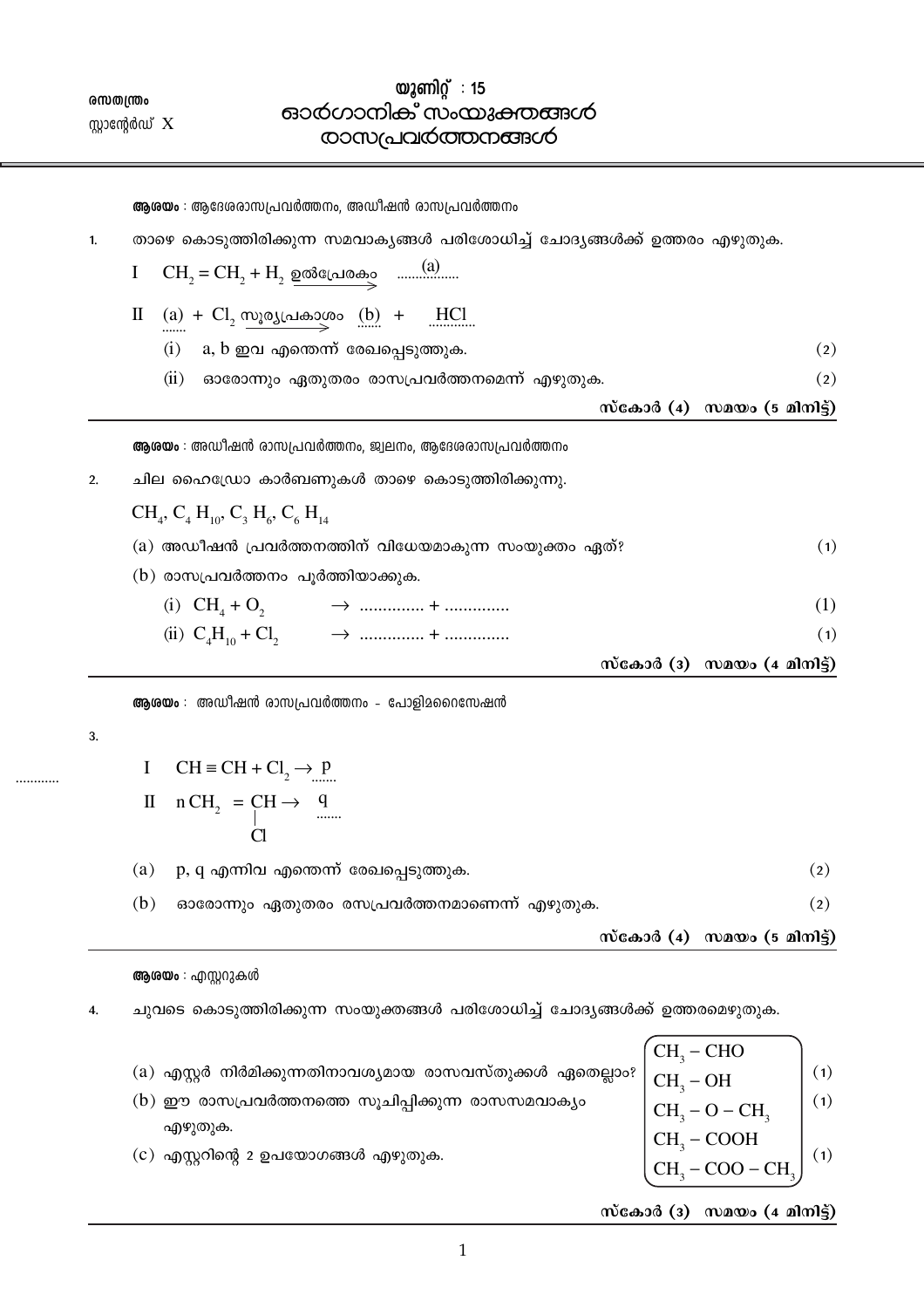അശയം : എഥനോൾ

താഴെ കൊടുത്തിരിക്കുന്ന സമവാക്യം പൂർത്തിയാക്കി ചോദ്യങ്ങൾക്ക് ഉത്തരമെഴുതുക. 5.

I C<sub>12</sub> H<sub>22</sub> O<sub>11</sub> + H<sub>2</sub>O 
$$
\stackrel{\text{a}}{\longrightarrow}
$$
 C<sub>6</sub> H<sub>12</sub> O<sub>6</sub> +  $\stackrel{\text{b}}{\longrightarrow}$ 

- - $a, b, c$  ഇവ എന്തെന്ന് രേഖപ്പെടുത്തുക.  $(i)$  $(3)$
	- (ii) വ്യവസായിക പ്രാധാന്യമുള്ള ഏത് ഉല്പന്നമാണ് മുകളിൽ കൊടുത്തിരിക്കുന്ന പ്രവർത്തന ങ്ങളുടെ ഫലമായി നിർമിക്കുന്നത്?  $(1)$

$$
\omega
$$
ബു രി (4) സമയം (5 മിനിട്ട്)

ആശയം : എഥനോൾ

 $8 - 10\%$  ആൾക്കഹോൾ നിർമിക്കുന്ന പ്രവർത്തനത്തിന്റെ സമവാകൃങ്ങൾ നൽകിയിരിക്കുന്നു.  $6.$ 

$$
I = C_{12} H_{22} O_{11} + H_2 O
$$

II  $C_6 H_{12} O_6$  someon  $2 C_2 H_5$  OH + 2CO<sub>2</sub>

| (a) | പ്രവർത്തനഫലമായി കിട്ടുന്ന ആൾക്കഹോളിനെ പൊതുവെ എന്തുപേരിൽ |                             |
|-----|---------------------------------------------------------|-----------------------------|
|     | അറിയപ്പെടുന്നു?                                         | (1)                         |
| (b) | ഇതിനെ റെക്ടിഫൈഡ് സ്പിരിറ്റാക്കി മാറ്റുന്നതെങ്ങനെ?       | (1)                         |
| (c) | മെഥിലേറ്റഡ് സ്പിരിറ്റ് എന്നതുകൊണ്ട് അർഥമാക്കുന്നതെന്ത്? | (1)                         |
| (d) | പവർ ആൾക്കഹോൾ നിർമിക്കുന്നതെങ്ങനെ?                       | (1)                         |
|     |                                                         | സ്കോർ (4) സമയം (5 മിനിട്ട്) |

ആശയം : താപീയവിഘടനം, ആദേശരാസപ്രവർത്തനം, അഡീഷൻ രാസപ്രവർത്തനം

താഴെ കൊടുത്തിരിക്കുന്ന രാസപ്രവർത്തനങ്ങൾ പരിശോധിച്ച് ചോദ്യങ്ങൾക്ക് ഉത്തരമെഴുതുക. 7.

$$
I \quad CH_3-CH_2-CH_3 \quad \text{modnormalings \quad } CH_4 + A
$$

$$
\text{II} \quad \text{A} \quad + \text{H}_2 \rightarrow \text{B}
$$

III 
$$
B + Cl_2 \rightarrow C + HCl
$$

- (a)  $A, B, C$  ഇവ എന്തെന്ന് എഴുതുക.
- (b) II ഉം III രാസപ്രവർത്തനങ്ങൾ ഏത് പേരിലറിയപ്പെടുന്നു എന്ന് എഴുതുക.  $(2)$

 $\tilde{\text{m}}$ сало (5)  $\tilde{\text{m}}$ ало (6  $\tilde{\text{m}}$ )

 $(3)$ 

### ആരയം : എഥനോയിക് ആസിഡ്

രണ്ട് രാസപ്രവർത്തന സമവാകൃങ്ങൾ നൽകിയിരിക്കുന്നു. 8.

I 
$$
2 \text{ CH}_3 \text{ COOH} + \text{Na}_2 \text{ CO}_3 \rightarrow 2 \text{ CH}_3 \text{ COONa} + \text{H}_2\text{O} + \text{CO}_2
$$

$$
II \quad CH_3 COOH + NaH CO_3 \rightarrow CH_3 COONa + H_2O + CO_2
$$

- $(a)$  ഇവയിൽ വാഷിങ് സോഡയും ബേക്കിങ് സോഡയും ഏതൊക്കെ?  $(2)$
- $(b)$  ഉണ്ടാകുന്ന വാതകം ഏത്? ഈ രാസപ്രവർത്തനം പ്രയോജനപ്പെടുത്തിയിരിക്കുന്ന ഉപകരണം  $(2)$ ഏത്?

സ്കോർ  $(4)$  സമയം  $(4 \text{ and } 6)$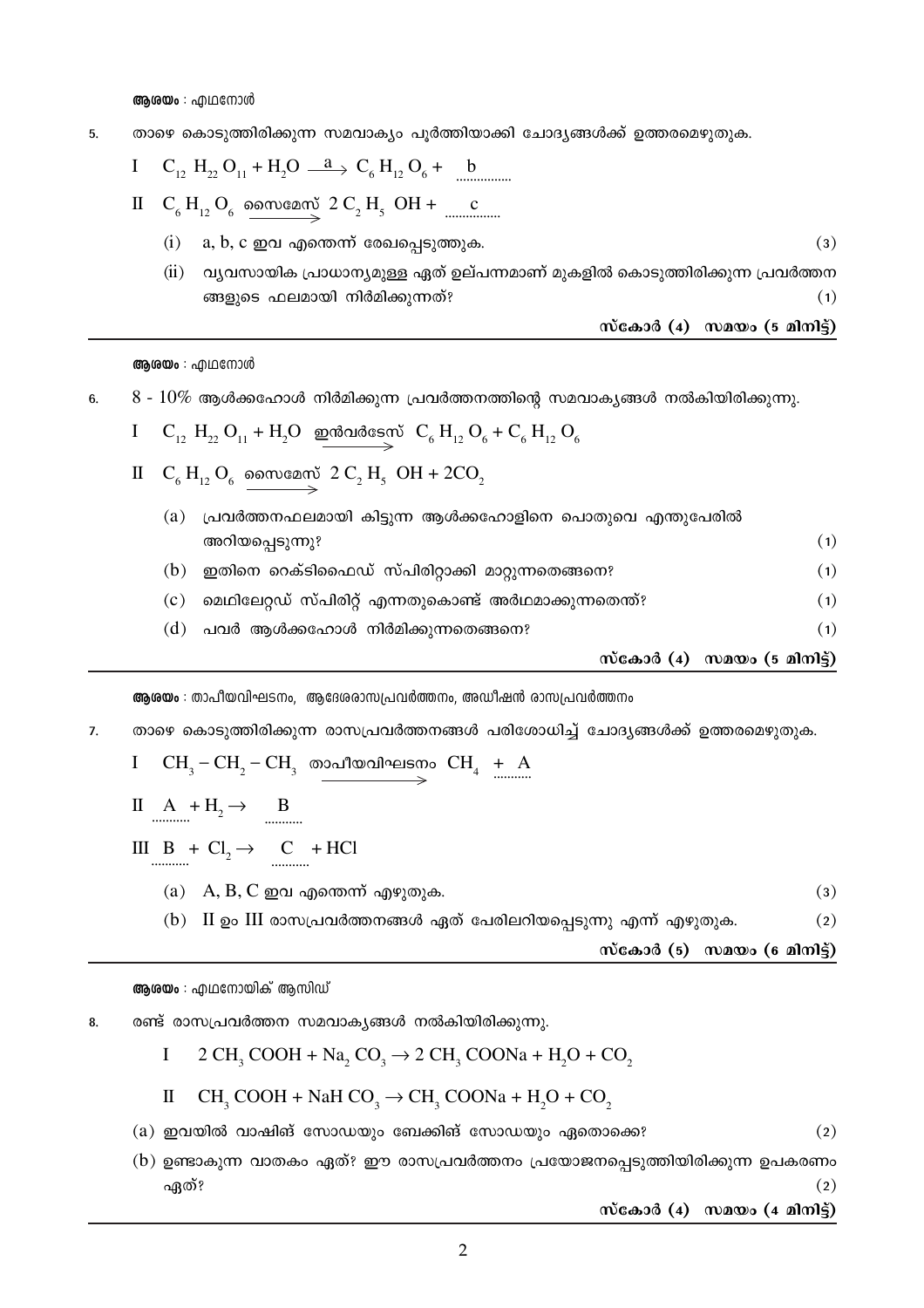അശയം : എസർ

#### $CH_3$  - COOH + CH<sub>3</sub> - CH<sub>2</sub> - OH  $\rightarrow$  CH<sub>3</sub> - COO - CH<sub>2</sub> - CH<sub>3</sub> + H<sub>2</sub>O 9.

- (a) മുകളിൽ കൊടുത്തിരിക്കുന്ന രാസപ്രവർത്തനത്തിൽ ഉണ്ടാകുന്ന ഓർഗാനിക് സംയുക്തത്തിന്റെ IUPAC നാമം എന്ത്? പൊതുവായ പേര് എന്ത്?  $(2)$
- $(b)$  ഇത്തരം പ്രവർത്തനങ്ങൾ എന്ത് പേരിൽ അറിയപ്പെടുന്നു?

സ്കോർ (3) സമയം  $(4$  മിനിട്ട്)

 $(1)$ 

ആശയം : സോപ്പ് - ഡിറ്റർജന്റുകൾ

 ${\rm A}$  കോളത്തിൽ നൽകിയിട്ടുള്ളവയ്ക്ക് അനുയോജ്യമായവ  ${\rm B}$  കോളത്തിൽനിന്നും തെരഞ്ഞെടുത്തെ  $10.$  $\mathfrak{D}(\mathfrak{D})$ ക.

| ഫാറ്റി ആസിഡ്  | സൾഫോണിക്കാസിഡിന്റെ ലവണം |
|---------------|-------------------------|
| എസ്റ്റർ       | സോഡിയം സ്റ്റിയറേറ്റ്    |
| സോപ്പ്        | ഒലീക്ക് ആസിഡ്           |
| ഡിറ്റർജന്റുകൾ | ഈഥൈൽ എഥനോയേറ്റ്         |

സ്കോർ  $(2)$  സമയം  $(4 \text{ and } 3)$ 

ആശയം : സോപ്പ് - ഡിറ്റർജന്റുകൾ

- താഴെ കൊടുത്തിരിക്കുന്ന പ്രസ്താവനകളിൽ സോപ്പ്, ഡിറ്റർജന്റ് എന്നിവയ്ക്ക് അനുയോജ്യമായവ  $11.$ കണ്ടെത്തുക.
	- $(a)$  സൾഫോണിക് ആസിഡിന്റെ ലവണം
	- $(b)$  ഫാറ്റി ആസിഡുകളുടെ ലവണം
	- $(c)$  കഠിനജലത്തിൽ നന്നായി പതയുന്നില്ല
	- $(d)$  കഠിനജലത്തിലും നന്നായി പതയുന്നു

സ്കോർ (2) സമയം (4 മിനിട്ട്)

ആശയം : സോപ്പ് - ഡിറ്റർജന്റുകൾ

ഒരു കുട്ടി ശേഖരിച്ച സാമ്പിൾ ജലത്തിന് കാഠിന്യമുണ്ടോയെന്ന് പരിശോധിച്ചറിയാൻ ഒരു പരീ  $12.$ ക്ഷണം ആസൂത്രണം ചെയ്യുക.

സ്കോർ  $(2)$  സമയം  $(4 \text{ and } 3)$ 

ആരയം : വലയസംയുക്തങ്ങൾ

 $13<sub>1</sub>$ ചില ആരോമാറ്റിക് സംയുക്തങ്ങളുടെ ഘടനാവാക്യം നൽകിയിരിക്കുന്നു. സംയുക്തം ഓരോന്നും ഏതെന്ന് ചതുരത്തിൽ കൊടുത്തിരിക്കുന്നവയിൽ നിന്ന് കണ്ടെത്തി എഴുതുക.



സ്കോർ (3) സമയം (4 മിനിട്ട്)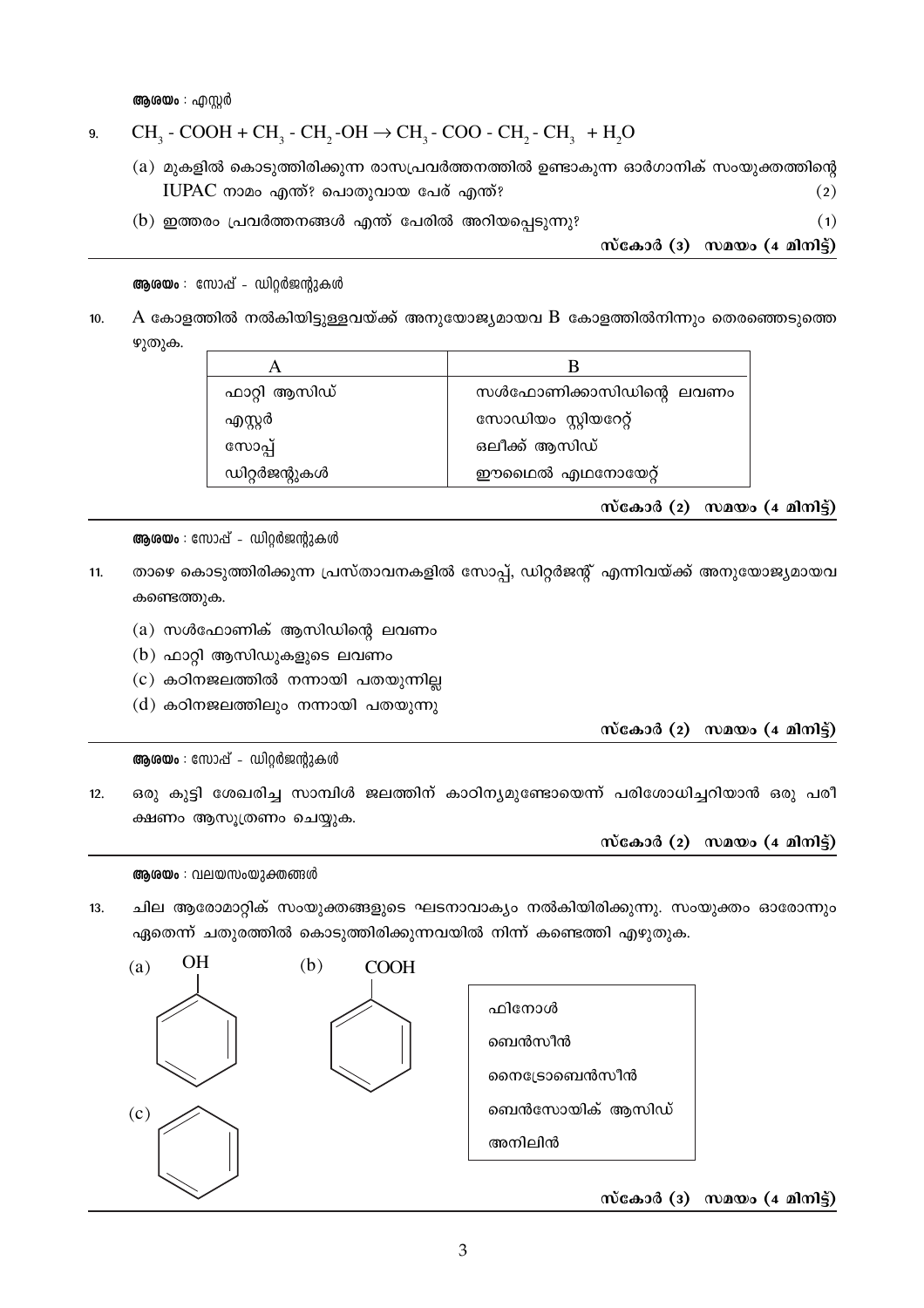ആരയം : ആലിസൈക്ലിക്ക് സംയുക്തങ്ങൾ, അരോമാറ്റിക് സംയുക്തങ്ങൾ

 $14.$ 





- (a)  $A, B$  എന്നീ സംയുക്തങ്ങളുടെ തന്മാത്രാവാക്യം എഴുതുക.  $(1)$
- $(b)$  സംയുക്തങ്ങൾ ഓരോന്നും ഏത് വിഭാഗത്തിൽ ഉൾപ്പെടുന്നു.  $(1)$
- $(c)$  സംയുക്തങ്ങളുടെ ഘടനാവാകൃങ്ങൾ തമ്മിലുള്ള 2 വൃത്യാസങ്ങൾ എഴുതുക.  $(2)$

 $\tilde{\text{m}}$ сано (4)  $\tilde{\text{m}}$ ато (5 а $\tilde{\text{m}}$ )

ആശയം : അരോമാറ്റിക് സംയുക്തങ്ങൾ

ഒരു കുട്ടി ബെൻസിന്റെ ഘടന വരച്ചത് താഴെ കൊടുത്തിരിക്കുന്നു. ഘടന തെറ്റെങ്കിൽ ശരിയായി 15. വരയ്ക്കുക.



സ്കോർ  $(2)$  സമയം  $(4 \text{ and } 3)$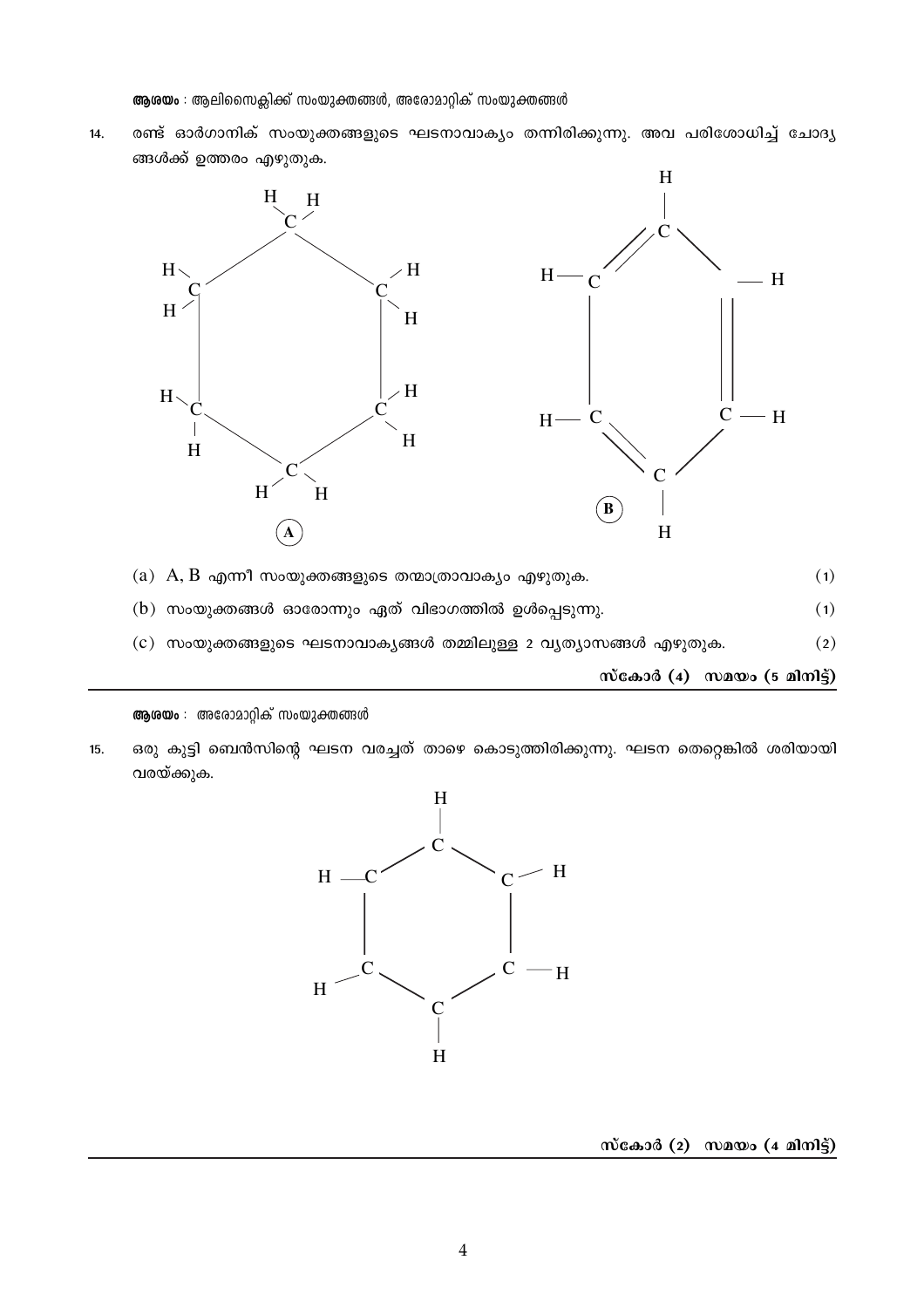ആരയം : എഥനോയിക് ആസിഡ്

ശാസ്ത്രമേളയിൽ നടത്തിയ ഒരു ലഘുപരീക്ഷണം ശ്രദ്ധിക്കുക. ഒരു ബീക്കറിനുള്ളിൽ ഒരു മെഴുകു 16. തിരി ഉറപ്പിച്ച് വെച്ച് കത്തിച്ചു. ബീക്കറിൽ അല്പം വിനാഗിരി എടുത്ത് അതിലേക്ക് അപ്പക്കാരം ചേർത്തു. അല്പസമയത്തിനുള്ളിൽ മെഴുകുതിരി അണഞ്ഞു.

| വിനാഗിരി | അപ്പക്കാരം |                                                                                                                |
|----------|------------|----------------------------------------------------------------------------------------------------------------|
|          |            | (2)                                                                                                            |
|          |            |                                                                                                                |
|          |            | (1)                                                                                                            |
|          |            | (a) ഈ പ്രവർത്തനത്തിൽ മെഴുകുതിരി അണയാൻ കാരണമായ വാതകമേത്?<br>$(b)$ ഇവിടെ നടന്ന പ്രവർത്തസമവാക്യം പൂർത്തീകരിക്കുക. |

ആശയം : എസ്റ്ററുകൾ

- ഈഥൈൽ എഥനോയേറ്റ് നിർമിക്കുന്നതിന് ആവശ്യമായ ഓർഗാനിക് ആസിഡും ആൽക്ക  $17.$  $(a)$ ഹോളും ഏതാണ്?  $(1)$ 
	- $(b)$  പ്രവർത്തനത്തിന്റെ സമവാക്യം എഴുതുക.

സ്കോർ  $(2)$  സമയം  $(3 \text{ and } 3)$ 

 $(1)$ 

## ആശയം : ഓർഗാനിക് സംയുക്തങ്ങൾ : രാസപ്രവർത്തനങ്ങൾ

താഴെ കൊടുത്തിരിക്കുന്ന ഡയഗ്രത്തിൽ വിട്ടുപോയ ഭാഗം ഉചിതമായി പൂരിപ്പിക്കുക. 18.  $\overline{a}$   $\overline{a}$   $\overline{a}$ 

$$
+ CH_{2} - CH_{2} + \frac{(a)}{a_{0}} \underbrace{CH_{2}}_{(n \text{ on zero (a), } a, a)} \underbrace{CH_{2}}_{(H_{2})} = CH_{2} + \frac{(b)}{a_{0}} \underbrace{C_{2}H_{6}}_{(d) \cdot \begin{pmatrix} + \\ C_{1} \\ C_{2} \\ \vdots \\ C_{n} \end{pmatrix}} + \underbrace{H_{2}O}_{(d) \cdot \begin{pmatrix} + \\ C_{1} \\ C_{2} \\ \vdots \\ C_{n} \end{pmatrix}} + \underbrace{H_{3}O}_{(d) \cdot \begin{pmatrix} + \\ - \\ C_{1} \\ \vdots \\ C_{n} \end{pmatrix}} + \underbrace{H_{4}O}_{(d) \cdot \begin{pmatrix} + \\ - \\ C_{2} \\ \vdots \\ C_{n} \end{pmatrix}} + \underbrace{H_{5}O}_{(d) \cdot \begin{pmatrix} + \\ - \\ C_{1} \\ \vdots \\ C_{n} \end{pmatrix}} + \underbrace{H_{6}O}_{(d) \cdot \begin{pmatrix} + \\ - \\ C_{2} \\ \vdots \\ C_{n} \end{pmatrix}} + \underbrace{H_{6}O}_{(d) \cdot \begin{pmatrix} + \\ - \\ - \\ C_{1} \\ \vdots \\ C_{n} \end{pmatrix}} + \underbrace{H_{7}O}_{(d) \cdot \begin{pmatrix} + \\ - \\ - \\ - \\ - \\ C_{2} \\ \vdots \\ C_{n} \end{pmatrix}} + \underbrace{H_{8}O}_{(d) \cdot \begin{pmatrix} + \\ - \\ - \\ - \\ - \\ - \\ - \end{pmatrix}} + \underbrace{H_{9}O}_{(d) \cdot \begin{pmatrix} + \\ - \\ - \\ - \\ - \\ - \\ - \end{pmatrix}} + \underbrace{H_{1}O}_{(d) \cdot \begin{pmatrix} + \\ - \\ - \\ - \\ - \\ - \\ - \end{pmatrix}} + \underbrace{H_{1}O}_{(d) \cdot \begin{pmatrix} + \\ - \\ - \\ - \\ - \\ - \\ - \end{pmatrix}} + \underbrace{H_{1}O}_{(d) \cdot \begin{pmatrix} + \\ - \\ - \\ - \\ - \\ - \\ - \end{pmatrix}} + \underbrace{H_{1}O}_{(d) \cdot \begin{pmatrix} + \\ - \\ - \\ - \\ - \\ - \end{pmatrix}} + \underbrace{H_{1}O}_{(d) \cdot \begin{pmatrix} + \\ - \\ - \\ - \\ - \\ - \end{pmatrix}} + \underbrace{H_{1}O}_{(d) \cdot \begin{pmatrix} + \\
$$

സ്കോർ  $(4)$  സമയം  $(5$  മിനിട്ട്)

ആശയം : ഓർഗാനിക് സംയുക്തങ്ങളുടെ വിവിധ രാസപ്രവർത്തനങ്ങൾ

19. ഉചിതമായ രീതിയിൽ ചേർത്തെഴുതുക.

| അഭികാരകങ്ങൾ                      | ഉല്പന്നങ്ങൾ      | രാസപ്രവർത്തനത്തിന്റെ പേര് |
|----------------------------------|------------------|---------------------------|
| a. $CH_4 + Cl_2$                 | $CO2 + H2O$      | അഡീഷൻ പ്രവർത്തനം          |
| b. $C_3 H_8 + O_2$               | $C_2 H_4 + CH_4$ | ആദേശ രാസപ്രവർത്തനം        |
| c. $CH_2 = CH_2 + H_2$           | $CH2Cl + HCl$    | താപീയ വിഘടനം              |
| d. $CH_3 - CH_2 - CH_3 + \infty$ | $CH3-CH3$        | ജ്വലനം                    |

സ്കോർ  $(4)$  സമയം  $(5 \text{ and } 5)$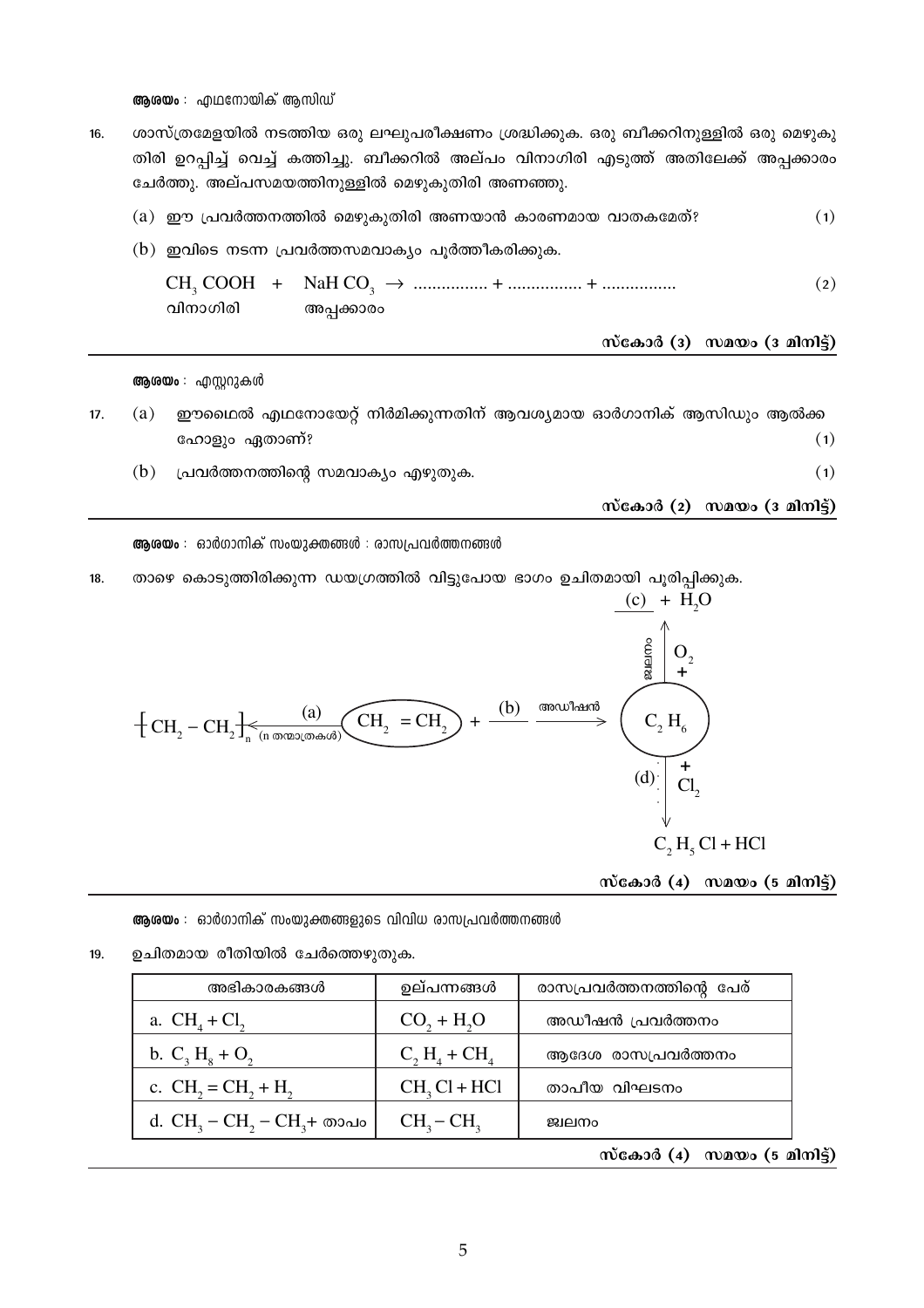ആശയം : ഓർഗാനിക് സംയുക്തങ്ങളുടെ വിവിധ രാസപ്രവർത്തനങ്ങൾ

താഴെ കൊടുത്തിരിക്കുന്നവയിൽ അഡിഷൻ, ആദേശം, താപീയ വിഘടനം എന്നീ പ്രവർത്തനങ്ങൾക്ക് 20. വിധേയമാകുന്നവ തെരഞ്ഞെടുത്തെഴുതുക.

|     | (a) $CH_3-CH_2-CH_3$                                                                                                                   | (1)                                                      |  |
|-----|----------------------------------------------------------------------------------------------------------------------------------------|----------------------------------------------------------|--|
|     | (b) $CH_2 = CH_2$                                                                                                                      | (1)                                                      |  |
|     | $(c) CH_{4}$                                                                                                                           | (1)                                                      |  |
|     |                                                                                                                                        | സ്കോർ ( $\overline{3}$ ) സമയം ( $\overline{3}$ മിനിട്ട്) |  |
|     | <b>ആശയം</b> : ഫെർമെന്റേഷൻ                                                                                                              |                                                          |  |
| 21. | പഞ്ചസാര ലായനിയിൽ യീസ്റ്റ് ചേർത്ത് വച്ചാൽ രണ്ടു ദിവസം കഴിഞ്ഞ് മിശ്രിതത്തിൽ നിന്നും<br>വാതക കുമിളകൾ ഉണ്ടാകുന്നത് ശ്രദ്ധിച്ചിരിക്കുമല്ലോ? |                                                          |  |
|     | (a) ഈ വാതകം ഏതാണ്?                                                                                                                     | (1)                                                      |  |
|     | (b) ഇവിടെ നടക്കുന്ന പ്രവർത്തനം ഏത് പേരിലറിയപ്പെടുന്നു.                                                                                 | (1)                                                      |  |
|     |                                                                                                                                        | സ്കോർ $(2)$ സമയം $(2 \text{ and } 3)$                    |  |
|     | <b>ആരയം</b> : ഓർഗാനിക് സംയുക്തങ്ങളുടെ ഘടനാവാക്വം, അഡീഷൻ രാസപ്രവർത്തനം.                                                                 |                                                          |  |
| 22. | ഈഥീൻ എന്ന സംയുക്തത്തിന്റെ രാസസൂത്രം $\mathrm{C}_2\, \mathrm{H}_4^{\phantom{\dag}}$ എന്നാണ്.                                            |                                                          |  |
|     | (a) ഇതിന്റെ ഘടനാവാക്യം എഴുതുക.                                                                                                         | (1)                                                      |  |
|     | (b) ഇതിൽനിന്നും ഈഥെയ്ൻ $(\mathbf{C},\,\mathbf{H}_\kappa)$ നിർമിക്കുന്നതിനുള്ള രാസസമവാക്യം പൂരിപ്പിക്കുക.                               |                                                          |  |
|     | (i) $C_2 H_4 + \dots + C_2 H_6$                                                                                                        | (1)                                                      |  |
|     | (ii)<br>ഇത് ഏത് തരം രാസപ്രവർത്തനമാണ്?                                                                                                  | (1)                                                      |  |
|     | (iii)<br>ഇവിടെ കാർബൺ ബന്ധനത്തിന് എന്ത് സംഭവിക്കുന്നു?                                                                                  | (1)                                                      |  |
|     |                                                                                                                                        | സ്കോർ $(4)$ സമയം $(4 \text{ and } 3)$                    |  |

ആശയം : ഓർഗാനിക് സംയുക്തങ്ങളുടെ അഡീഷൻ രാസപ്രവർത്തനം.

23. 
$$
CH \equiv CH + H_2 \rightarrow \underline{A} + H_2 \rightarrow \underline{B}
$$

|                                          | സ്കോർ (3) സമയം (3 മിനിട്ട്) |
|------------------------------------------|-----------------------------|
| $(b)$ A, B ഇവ എഴുതുക.                    | (2)                         |
| $\alpha$ ) ഇത് ഏത് തരം രാസപ്രവർത്തനമാണ്? |                             |

## ആരയം : ജ്വലനം

വായുവിന്റെ സാന്നിദ്ധ്യത്തിൽ ഹൈഡ്രോ കാർബൺ ചൂടാക്കുന്ന പ്രവർത്തനമാണ് ജ്വലനം. 24. താഴെ കൊടുത്തിരിക്കുന്ന രാസസമവാകൃങ്ങൾ പൂർത്തീകരിക്കുക.

$$
CH_4 + 2O_2 \rightarrow \underline{A + 2H_2O}
$$

$$
\underline{\qquad B} + 5\underline{\text{O}}_2 \rightarrow 3\ \text{CO}_2 + 4\text{H}_2\text{O}
$$

 $A, B$  ഇവ ഏതെന്ന് എഴുതുക.